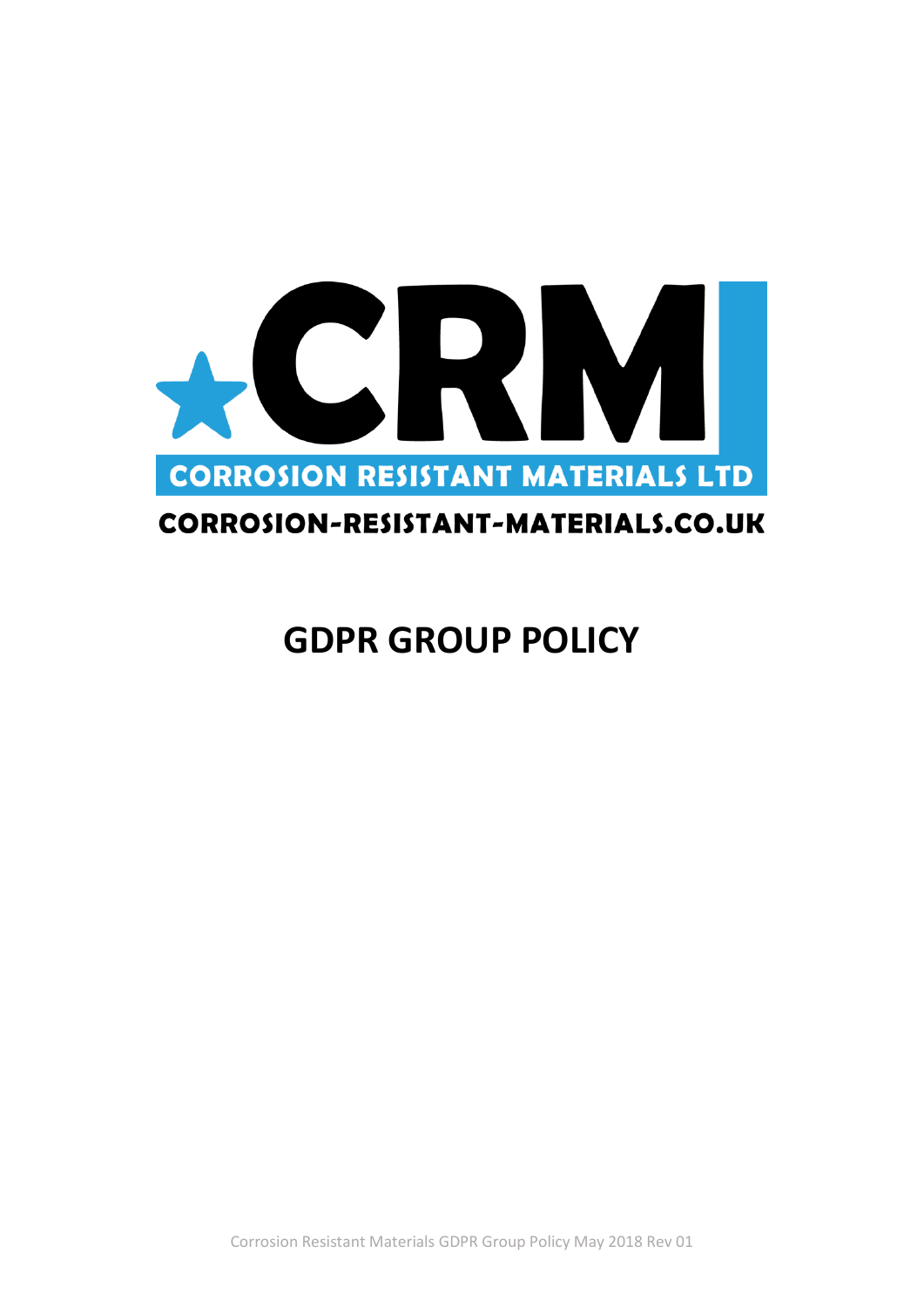#### **Contents**

- 1. Introduction
- 2. Compliance
- 3. Responsibility
- 4. Data Protection Principles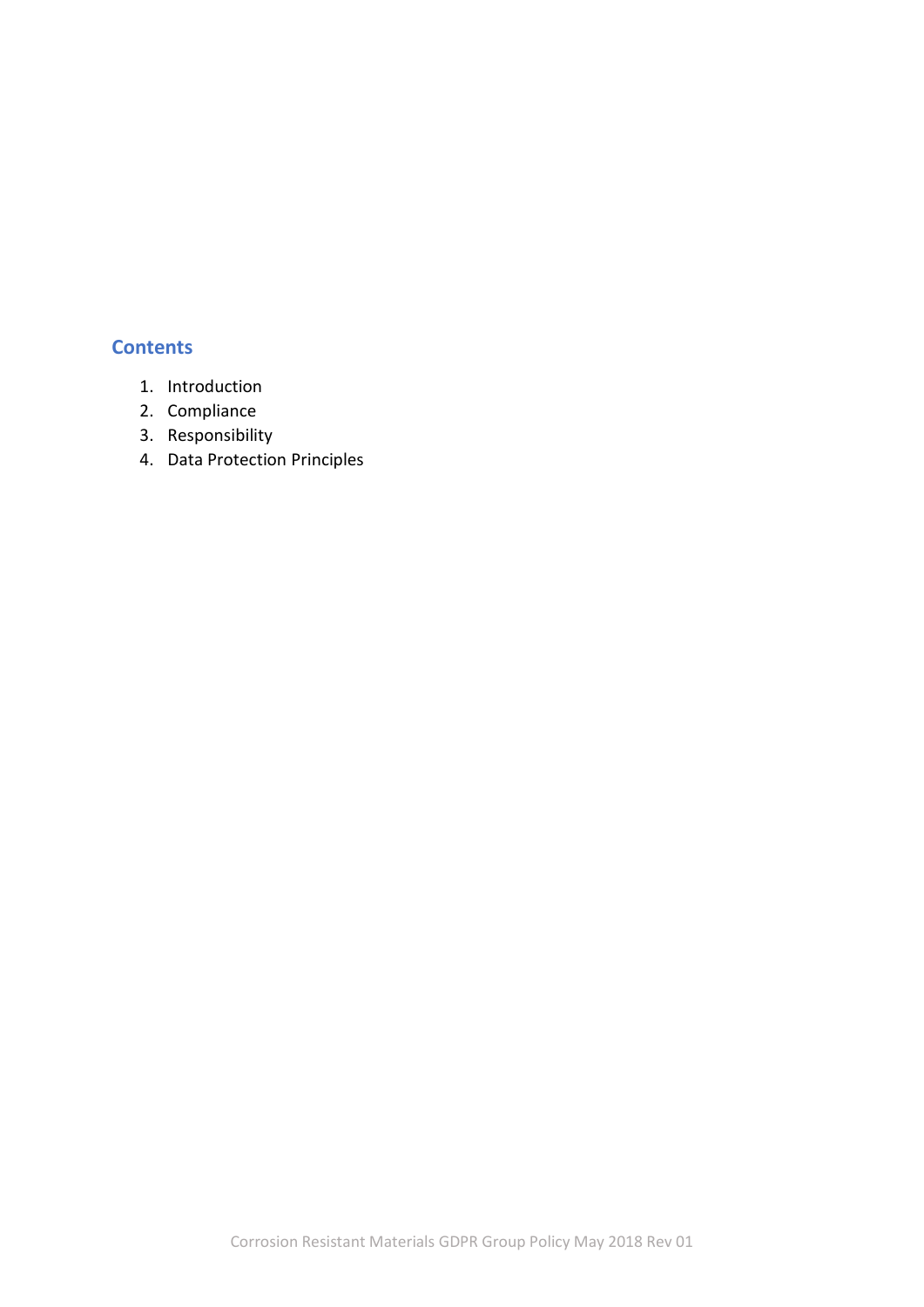## **Introduction**

Corrosion Resistant Materials Ltd is committed to a policy of protection the rights and privacy of individuals, in accordance with the General Data Protection Regulation (GDPR). GDPR contains provisions that the organisation will need to be aware of as data controllers, including provisions intended to enhance the protection of personal data.

#### GDPR required that:

Corrosion Resistant Materials Ltd needs to process certain information about its staff, customers, suppliers and other individuals with whom it has a relationship for various purposes such as, but no limited to:

- 1. The recruitment and payment of staff
- 2. The day to day purchasing and sales of goods
- 3. The making or receiving of payments as part of day to day trading
- 4. To contact you about a submission or request for information you have made
- 5. In relation to any correspondence we receive from you or any comment or complaint you make about our products or services

To comply with various legal obligations, including the obligations imposed on it by GDPR, Corrosion Resistant Materials Ltd must ensure that all this information about individuals is collected and used fairly, stored safely and securely, and not disclosed to any third party unlawfully.

# **Compliance**

All members of staff are responsible for ensuring that any personal information which they hold is kept securely and not disclosed to any unauthorised third parties. Corrosion Resistant Materials Ltd will ensure that all personal information is accessible only to those who have a valid reason for using it. Corrosion Resistant Materials Ltd will have in place appropriate security measures to protect information physically and electronically.

As a matter of best practice, other agencies and individuals working with Corrosion Resistant Materials Ltd and who have access to personal information will be expected to read and comply with this policy. It is expected that the departments who are responsible for dealing with external bodies will take the responsibility for ensuring that such bodies sign a contract which among other things will include an agreement to abide by this policy.

Consent as a basis for processing information although not always necessary is the best way to ensure that information is collected and processed in an open and transparent manner. Consent is especially important when Corrosion Resistant Materials Ltd is processing any sensitive information, as defined by the legislation. Corrosion Resistant Materials Ltd understands consent to mean that the individual has been fully informed of the intended processing and has signified their agreement.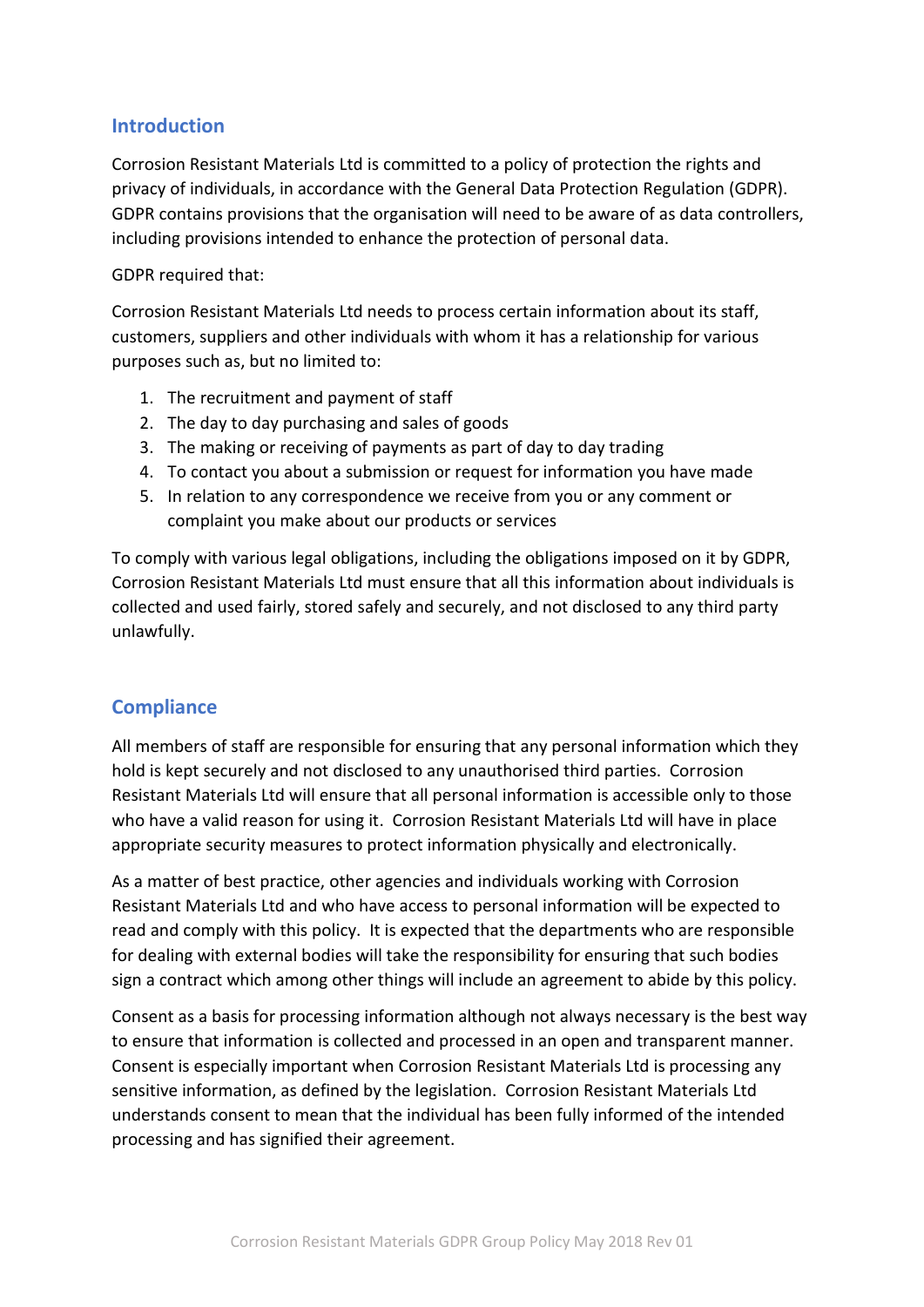Corrosion Resistant Materials Ltd also confirms consent cannot be inferred from a nonresponse to a communication.

This policy will be updated as necessary to reflect best practice in information management, security and control and to ensure compliance with any changes or amendments to the GDPR and other relevant legislation.

This policy applies to all staff of Corrosion Resistant Materials Ltd. Any breach of this policy or of the Regulation itself will be considered an offence and the companies disciplinary procedures may be invoked.

## **Responsibility**

Responsibilities under GDPR Corrosion Resistant Materials Ltd will be the 'data controller' under the terms of the legislation. This means it is ultimately responsible for controlling the use and processing of personal data. The company appoints a Data Protection Officer (DPO) for each site who is available to address any concerns regarding the data held by the company and how it is processed, held and used.

The Senior Management Team is responsible for all day to day data protection matters and will be responsible for ensuring that all members of staff and relevant individuals abide by this policy, developing and encouraging good information handling within the company.

The Senior Management Team is also responsible for ensuring that the Companies policy is kept up to date. Details of the Corrosion Resistant Materials Ltd policy can also be found on their website.

Compliance with the legislation is the personal responsibility of all staff at Corrosion Resistant Materials Ltd who process personal information.

Individuals who provide personal data to Corrosion Resistant Materials Ltd are responsible for ensuring that the information is accurate and up to date.

# **Data Protection Principles**

To comply with its obligations, Corrosion Resistant Materials Ltd undertakes to adhere to the eight principles:

1. Process personal data fairly and lawfully (the right to be informed).

Corrosion Resistant Materials Ltd will make all reasonable efforts to ensure that the individuals who are the focus of Personal Identifying Information (PII) are informed of the identity of the data controller, the purposes of processing and any disclosures to third parties that are envisaged; given an indication of the period for which the data will be kept; any information which may be relevant.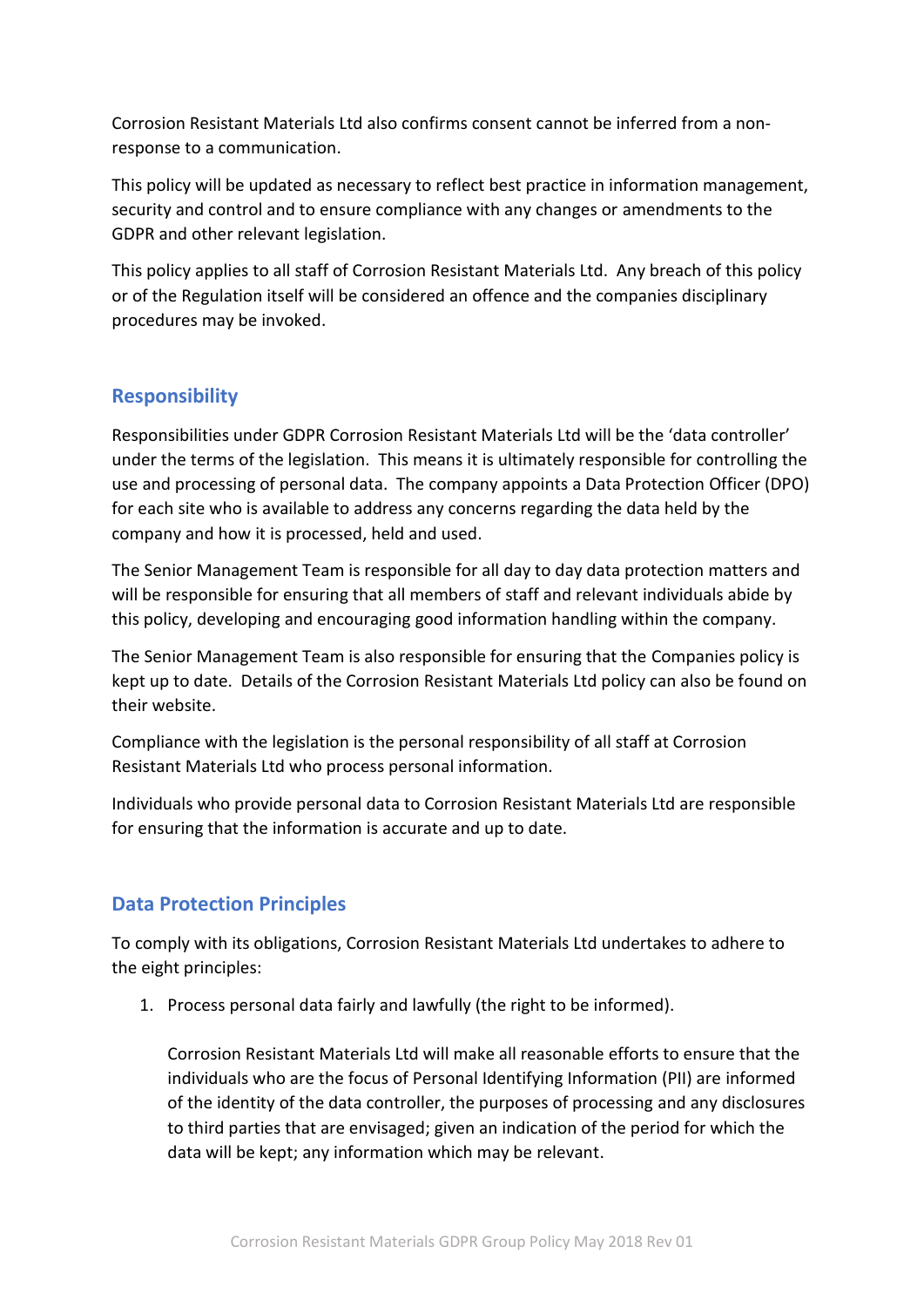The company will ensure that the data is adequate, relevant and not excessive in relation to the purpose for which it is processed. Corrosion resistant Materials Ltd will not seek to collect any personal data which is not strictly necessary for the purpose for which it was obtained.

The Company will process the data for the specific and lawful purpose for which it was collected and not further process the data in a manner incompatible with this purpose. The Company will ensure that the reason for which it was collected the data originally is the only reason for which it processes that data, unless the individual consents to any additional processing before it takes place.

Corrosion Resistant Materials Ltd undertakes not to disclose personal data to unauthorised third parties. Legitimate disclosures may occur in the following instances:

- Where the individual has given their consent to the disclosure
- The disclosure is required for the performance of a contract

There are other instances when the legislation permits disclosure without the consent of the individual.

CCTV. There are some CCTV systems operating within Corrosion Resistant Materials Ltd for the purpose of protecting staff and property. Corrosion Resistant Materials Ltd will only process personal data obtained by the CCTV system in a manner which ensures compliance with the legislation.

2. Subject Access Rights (SARs) (the right of access)

Individuals have the right to access any personal data relating to them which is held by Corrosion Resistant Materials Ltd.

The Company will use reasonable efforts consistent with our legal duty to supply, correct or delete personal information about you on our files.

Any individual wishing to exercise this right should apply in writing to the Data Protection Officer.

Any member of staff receiving a SAR should forward this to the Data Protection Officer.

To ensure security we require you to prove your identity with two pieces of approved identification before any SAR request can be released.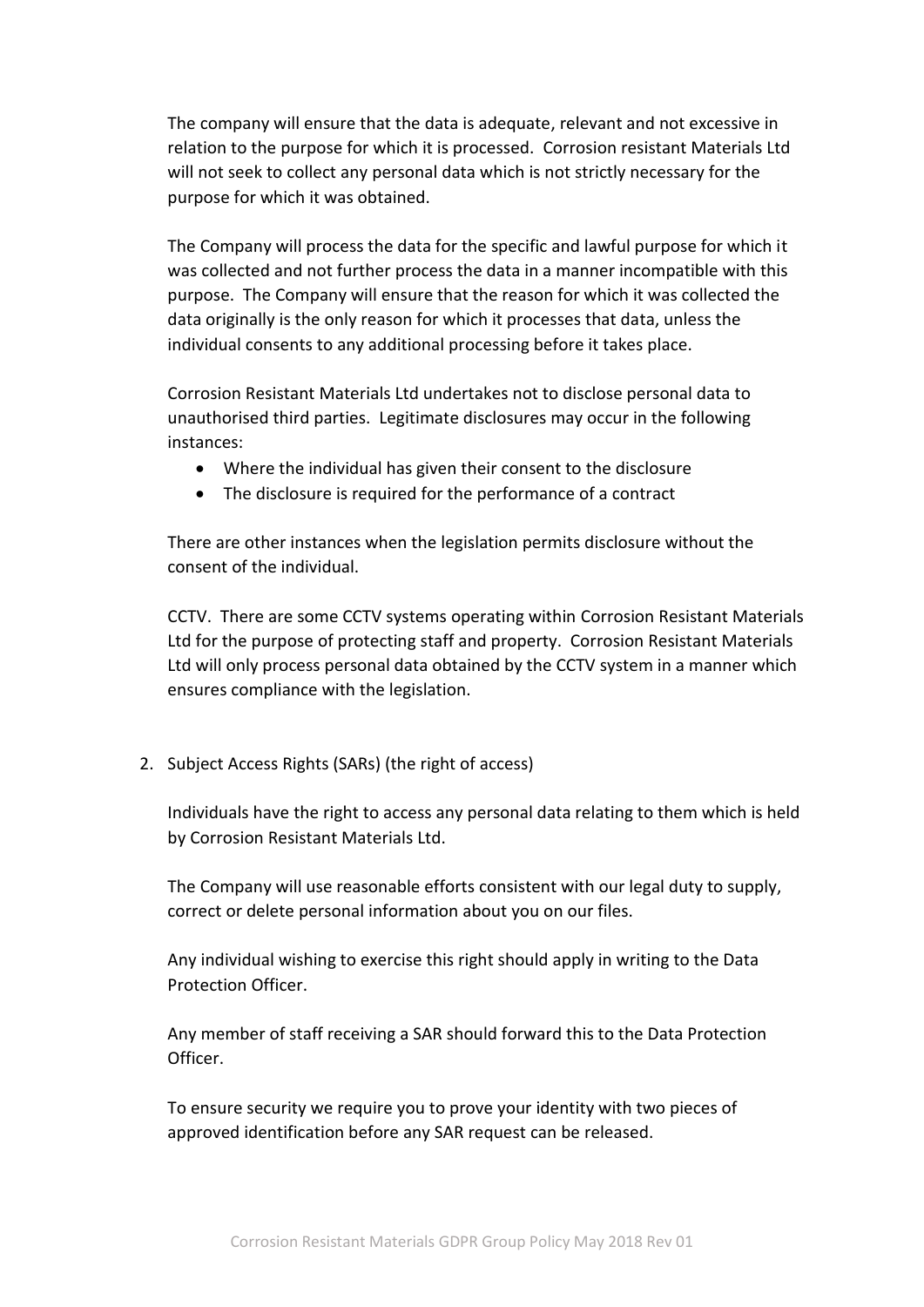3. Keep personal data accurate (the right to rectification)

It is the responsibility of the individuals giving their personal data to ensure that this is accurate. Each individual should notify the Company if a change in circumstances mean that the data needs to be updated.

It is the responsibility of the Company to ensure that any notification regarding the change is noted and acted on.

4. Only keep personal data for as long as is necessary (the right to erasure)

Corrosion Resistant Materials Ltd undertakes not to retain personal data for longer than is necessary to ensure compliance with the GDPR legislation and other statuary requirements.

This means that Corrosion Resistant Materials Ltd will undertake a periodic review of the information held and implement a purge process as required.

Corrosion Resistant Materials Ltd will dispose of any personal fata in a way that protects the rights and privacy of the individual concerned.

5. Restrict the process of personal information

Individuals have the right to prevent processing of information while that information is subject to corrective action.

At any time a person can request to know what information is stored and request action to rectify, block, erase or destroy inaccurate information while that process is underway.

6. Ensure that no personal data is transferred to a country or a territory outside the European Economic Area (EEA) unless that country or territory ensures an adequate level of protection for the rights and freedoms of data subjects in relation to the processing of personal data.

Corrosion Resistant Materials Ltd will not transfer data to such territories without the explicit consent of the individual. This also applies to publishing information on the internet – because transfer of data can include placing data on a website that